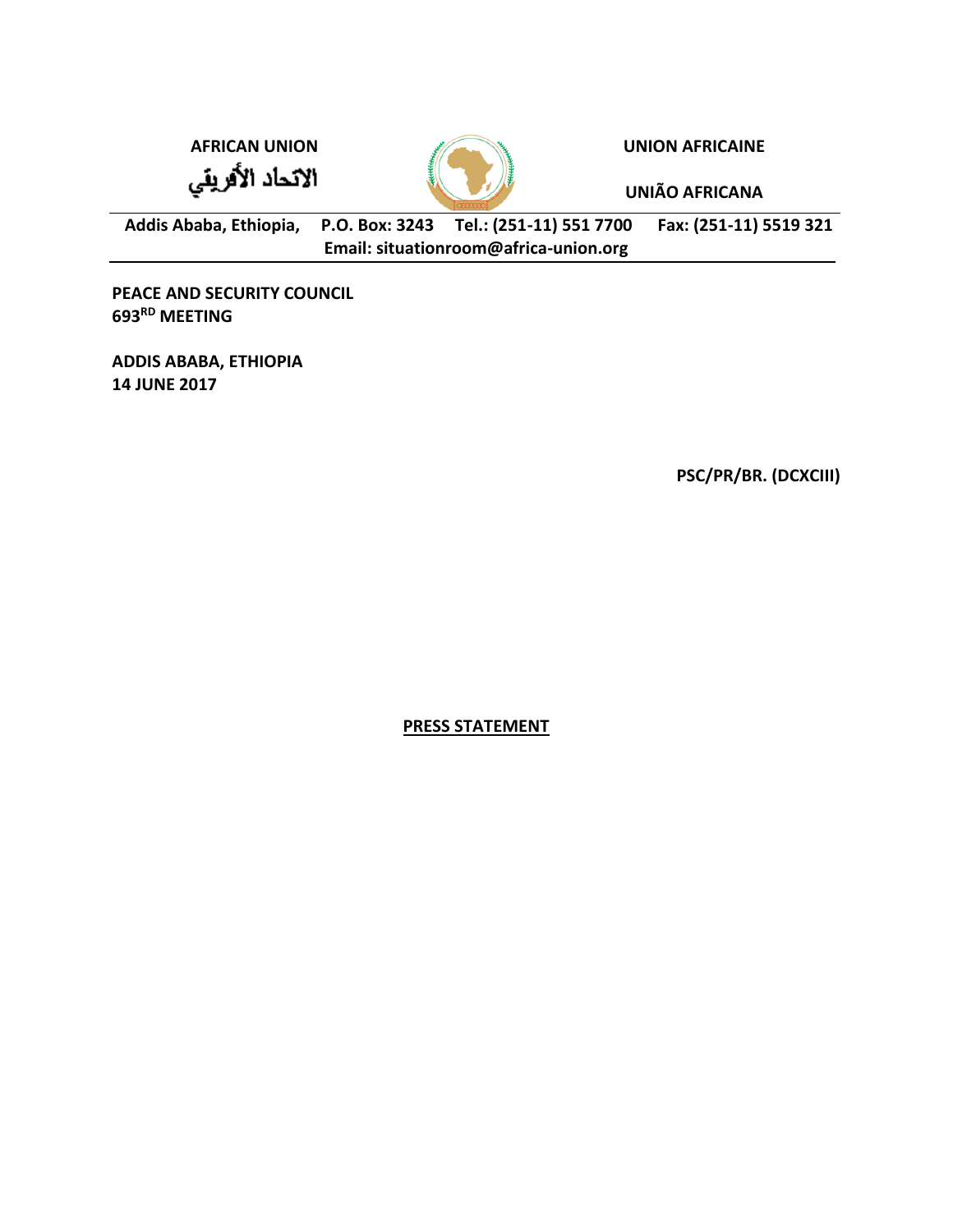## **PRESS STATEMENT**

The Peace and Security Council of the African Union (AU), dedicated its 693<sup>rd</sup> meeting held on 14 June 2017, to an Open Session on the implementation of the AU Master Roadmap of Practical Steps to Silence the Guns in Africa by the year 2020.

Council took note of the opening statement by the Chairperson of the Peace and Security Council, H.E. Ambassador Susan Sikaneta of the Republic of Zambia and the presentations by the Ag. Director for Peace and Security Department, Dr. Admore Kambudzi, Mr. Abdel-Fatau Musah from Department of Political Affairs of the United Nations (UN), and Mr. Désiré Assogbavi, Head of Office Oxfam International Liaison Office to the AU. Council further took note of statements that were made by representatives of AU Member States, Regional Economic Communities and Regional Mechanisms for Conflict Prevention, Management and Resolution (RECs/RMs), civil society organizations, the diplomatic community and international organizations/institutions.

Council recalled communique [PSC/PR/COMM.(DCXLVIII)] of its 648th meeting held on 16 January 2017 and the Assembly decision Assembly/AU/Dec.630(XXVIII) which endorsed the AU Master Roadmap of Practical Steps to Silence the Guns in Africa by the year 2020.

Council and participants commended the Peace and Security Council Member States for taking initiatives to develop the AU Master Roadmap (AUMR) on Practical Steps to Silence the Guns in Africa by the Year 2020, in line with the OAU/AU 50<sup>th</sup> Anniversary Solemn Declaration adopted by the AU Heads of State and Government in Addis Ababa on 25 May 2013 in achieving the goal of a conflict-free Africa.

Council and participants reiterated deep concern over the persistence of the various scourges as outlined in the AU Master Roadmap and the attendant conflicts and crises that continue to cause suffering and devastation in Africa. In this regard, Council and participants stressed that the implementation of the AU Master Roadmap should be given a priority at the national, regional and continental levels and to be driven on the basis of high level political and financial commitment to enable relevant tools and strategies to achieve the desired goal.

Council and participants underscored that the guiding spirit in the AU Master Roadmap, as spelt out in the 4<sup>th</sup> aspiration of Agenda 2063, which is the African Union's strategic framework for socio-economic transformation of the continent over the next five decades, highlights the need for dialogue-centered conflict prevention, as well as the management and resolution of existing conflicts, with a view to silencing the guns in Africa by the Year 2020. In this regard, Council and participants emphasized that Africa should assume total responsibility for its destiny, which includes, among others, realization of a conflict-free, integrated and prosperous Africa. Furthermore, Council and participants encouraged political actors, especially political parties and parliaments, to foster conducive conditions that contribute to the preservation of peace, security, stability, and cohesion and encouraged them to use Agenda 2063, as a guide for elaboration of their manifestos and programmes.